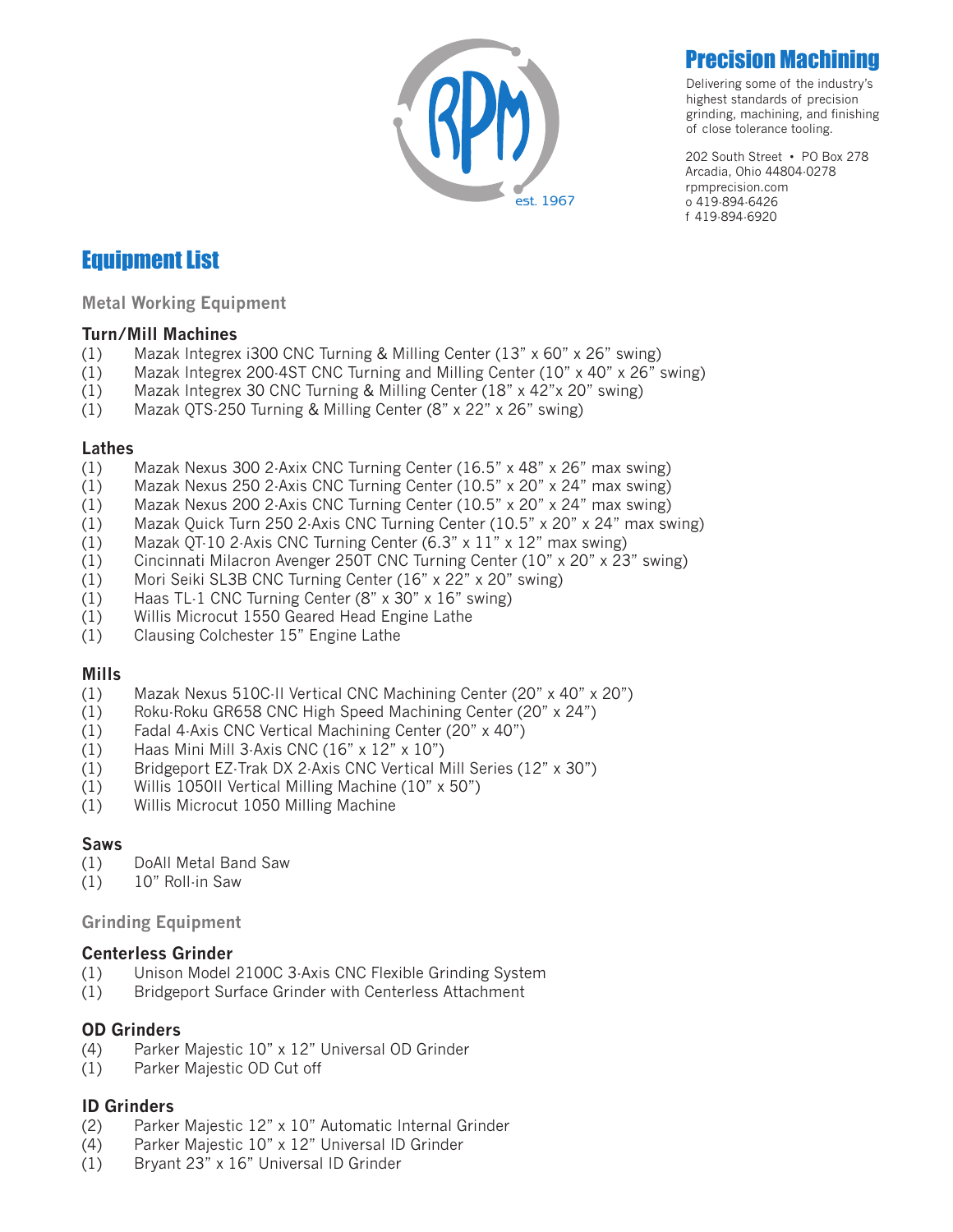

# **Precision Machini**

Delivering some of the industry's highest standards of precision grinding, machining, and finishing of close tolerance tooling.

202 South Street • PO Box 278 Arcadia, Ohio 44804-0278 rpmprecision.com o 419-894-6426 f 419-894-6920

# Equipment List - page 2

#### **OD/ID Grinders**

- (2) Studer S145 CNC Grinding Machine With (4) Spindle Turret.
- (4) Studer S33 CNC Grinding Machine with (2) Spindle Turret
- (1) Studer S20 CNC Grinding Machine with (2) Spindles
- (2) Parker Majestic Liberty CNC Grinding Machine (14" x 10")
- (1) Parker Majestic 12" x 10" CNC OD ID Grinder
- (3) Parker Majestic 12" x 16" Power Feed OD ID Grinder

### **Hone Grinders**

- (1) Sunnen Model 1800 Hone .060-3.750 Diameter
- (1) Sunnen Model BV 1803 Hone .060-3.750 Diameter

### **Surface Grinders**

- (2) Parker Majestic Z Model Surface Grinder 6" x 18"
- (2) Parker Majestic Surface Grinder 6" x 18"
- (1) Boyer Schultz 3-A Automatic Surface Grinder 8" x 18"
- (1) Chevalier Surface Grinder 8" x 18"
- (1) Chevalier Surface Grinder 6" x 18"
- (1) Willis Automatic Surface Grinder 10" x 20"
- (1) Okamoto Automatic Surface Grinder 12" x 24"

#### **Rotary Surface Grinders**

- (1) DEM IG 180 SD Rotary Surface Grinder 24" x 7"
- (1) Arter Rotary Surface Grinder 24" x 7"
- (1) Blanchard Rotary Surface Grinder 36" x 18"

#### **EDM Equipment**

#### **Wire Cut**

- (1) MV2400 Mitsubishi CNC Wire Cut EDM 5-Axis Fully Programmable 3300 lbs. max work piece weight (23.6" x 15.7" x 12.2")
- (1) FA20 Mitsubishi Wire Cut EDM 5-axis Fully programmable 1764 lbs. Max. work piece weight (19.6" x 13.7" x 11.8")
- (1) FX20K Mitsubishi Wire Cut EDM 5-Axis fully programmable with extended U-V axis travel (19.69 x 13.77 x 11.81") Max workpiece weight 1,764 lbs
- (1) FX10 Mitsubishi Wire Cut EDM 5-Axis Fully Programmable 13.8" x 9.8" x 8.6"

## **Small Hole EDM**

- (1) CDH-2A Astec High Speed EDM Drill (.008- .118" Diameter)
- (1) EPA Prospark X33 High Speed EDM Drill (.008 -.236 Diameter)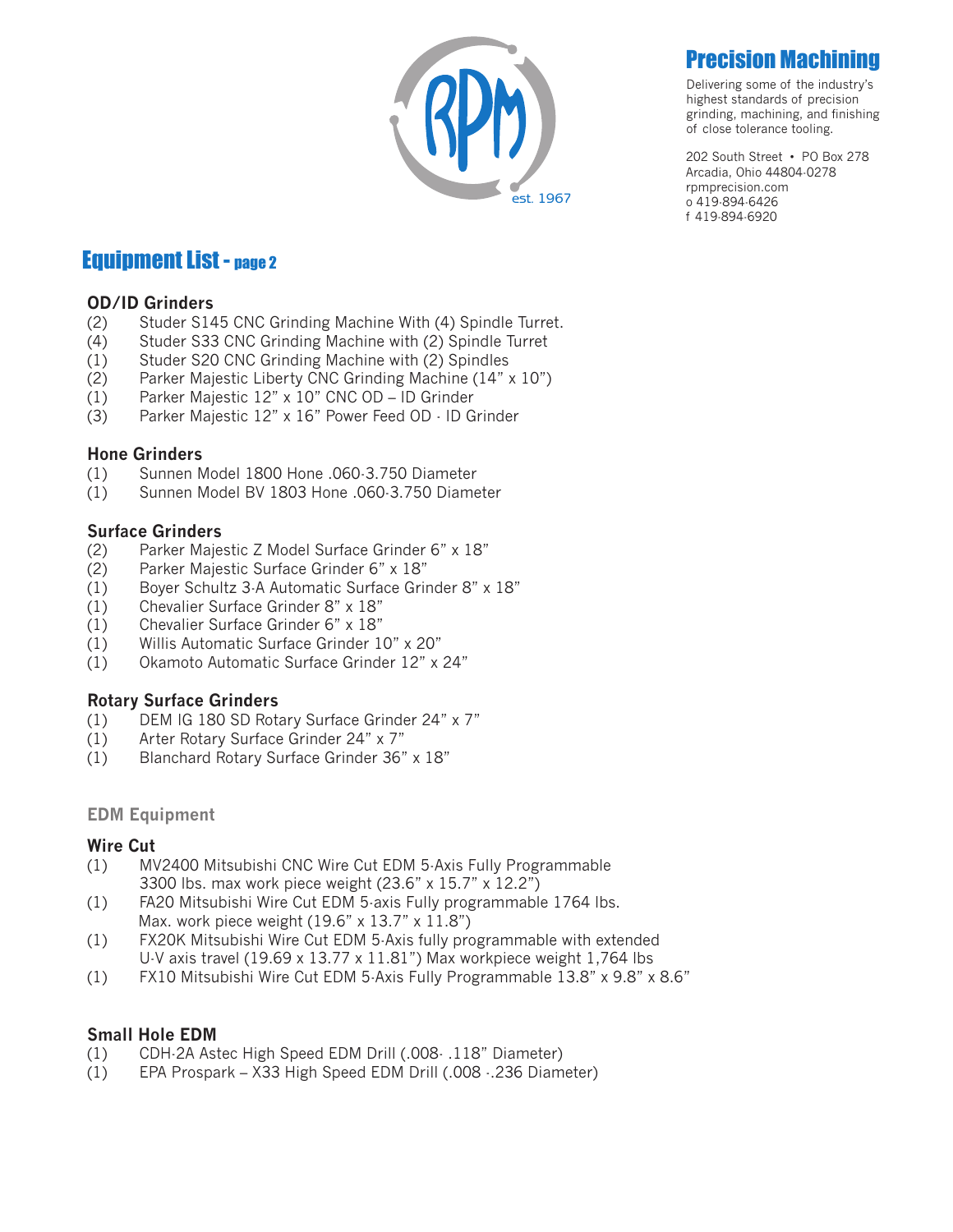

# Precision Machining

Delivering some of the industry's highest standards of precision grinding, machining, and finishing of close tolerance tooling.

202 South Street • PO Box 278 Arcadia, Ohio 44804-0278 rpmprecision.com o 419-894-6426 f 419-894-6920

# **Equipment List - page 3**

### **Plunge EDM**

- (1) Mitsubishi VX10 CNC Ram EDM Std. Work Tank Dimension 30.31" x 24.01" x 12.2"
- (1) Mitsubishi EA12PS CNC RAM EDM Standard Work Tank Dimensions: 37.40 x 27.50 x 17.70"
- (1) System 3R Workman Robot
- (2) Mitsubishi EX-22 CNC RAM EDM Standard Work Tank Dimensions: 37.40 x 25.59 x 15.74"
- (1) Excello Plunge Type EDM 10-1 with Digital Readout

### **Finishing Equipment**

- (1) Extrude Hone Vector 200 (8" Dia. Cylinder)
- (1) Lapmaster Model 24 Precision Diamond Processing Machine
- (3) Hardinge 2nd Operation Lathes
- (1) San Yuen Engine Lathe
- (1) Goodway Engine Lathe
- (7) Dumore Hand Grinders
- (3) Dremel Hand Grinders
- (2) Air Hand Grinders
- (1) Foredom Flexible Grinder with Foot Pedal
- (2) Argofile Profiler and Finishing System

## **Metrology Equipment**

- (1) Zeiss Accura II CMM (X 35" Y 47" Z 31")
- (1) Brown & Sharpe DCC Gage 454 CMM (18" x 20" x 16") with PC-DMIS CAD Software
- (1) MicroVu QUBIX Ultra Precision Video Measuring System (6" x 8" x 8" Table)
- (1) PMC Industries 4" Computerized Contour Reader
- (1) Federal Formscan Model 6100 Circular Geometry Gage
- (2) 30" Jones & Lamson Optical Comparator with Digital Readout
- (1) 20" Jones & Lamson Optical Comparator with Digital Readout
- (3) 14" Optical Comparators Will Check Profile and Surface Illumination
- (2) 10" Optical Comparators To Check Profile and Surface Illumination
- (1) Kodak Comparator
- (1) Service Physical Diamond Hardness Tester
- (1) Brown & Sharp Digital Height Gage 24"
- (2) Fowler / Sylvac Digital Height Gage 12"
- (1) Fowler/Bowers Super Bore Gage with Sylvac D80 Digital Display
- (3) Fowler/Bowers Electronic Hole Micrometers
- (2) Sunnen PG-800 Bore Gages Ranging .495" 2.00" Diameter
- (12) Sets Gage Blocks

 Various Dial Bore Gages to Check Diameters .280" - 6.00" Diameter Micrometers to Check To 20.00"

(1) MAHR XCR20 Contour & Roughness Measuring Machine